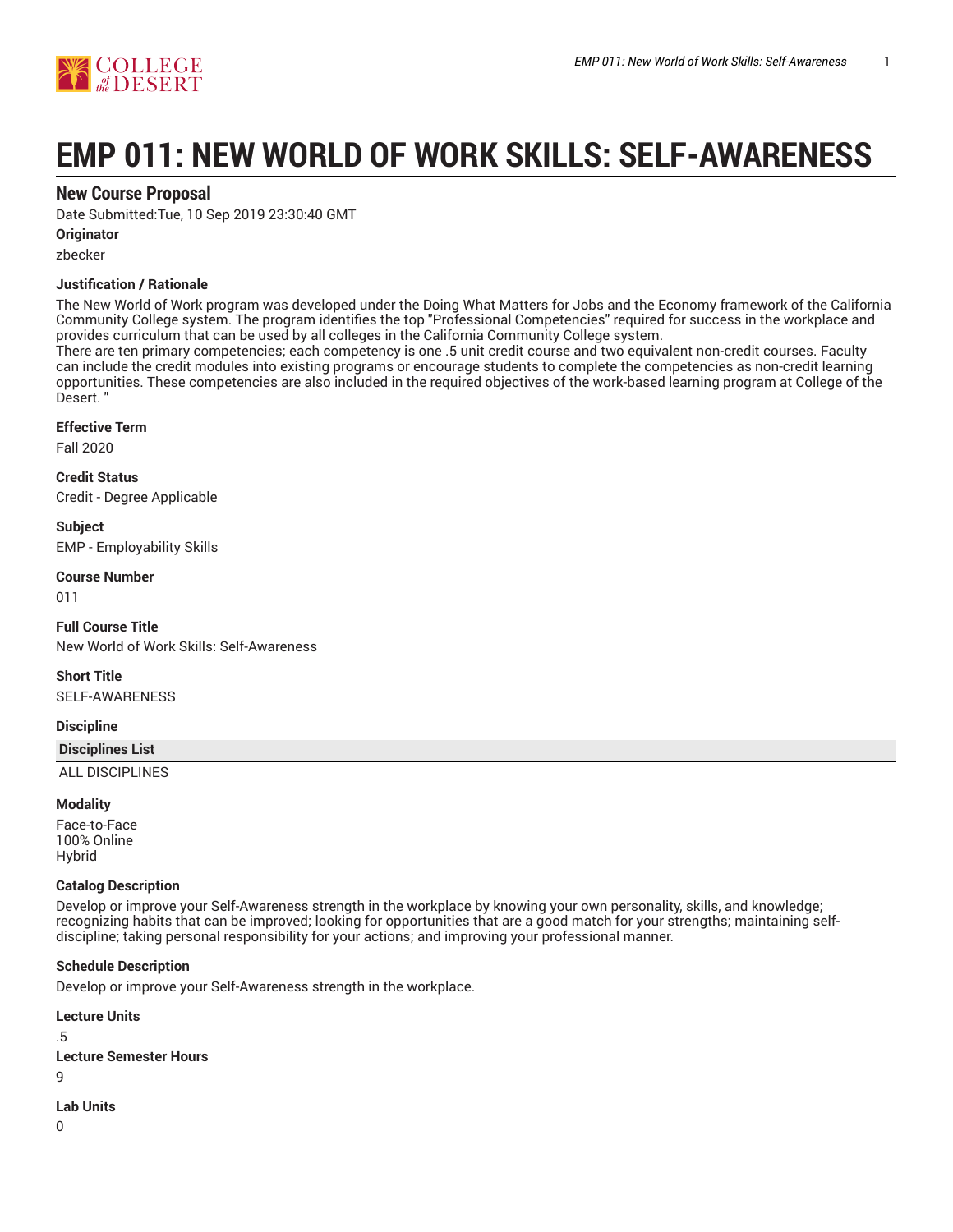

**In-class Hours** 9

**Out-of-class Hours** 18

**Total Course Units** .5 **Total Semester Hours** 27

# **Required Text and Other Instructional Materials**

**Resource Type** Web/Other **Open Educational Resource** Yes

**Year** 2018

# **Description**

New World of Work Instructional Materials available through Linked Learning/New World of Work.

# **Class Size Maximum**

40

# **Course Content**

1. Personality types, strengths, weaknesses.

2. Habits that impact workplace effectiveness.

2.Matching Work opportunities with personality strengths.

3. Self-discipline and responsibility.

4. Key components of a professional manner in the workplace.

# **Course Objectives**

|             | <b>Objectives</b>                                                                                      |
|-------------|--------------------------------------------------------------------------------------------------------|
| Objective 1 | Recognize how your own personality, knowledge, skills and habits impact your success in the workplace. |
| Objective 2 | Identify work opportunities that are a good match for your strengths.                                  |
| Objective 3 | Understand the importance of self-discipline.                                                          |
| Objective 4 | Recognize the key components of a professional manner in the workplace.                                |

# **Student Learning Outcomes**

| Upon satisfactory completion of this course, students will be able to: |  |
|------------------------------------------------------------------------|--|
|------------------------------------------------------------------------|--|

Outcome 1 Demonstrate self-awareness, an understanding of one's own work personality, strengths, and areas to improve.

# **Methods of Instruction**

| <b>Method</b>                | Please provide a description or examples of how each instructional<br>method will be used in this course.                          |
|------------------------------|------------------------------------------------------------------------------------------------------------------------------------|
| <b>Discussion</b>            | In class discussion and/or online Canvas discussions on recognizing the<br>impact of habits and personal strengths and weaknesses. |
| Collaborative/Team           | Creation of cooperative learning tasks such as a small group or paired<br>activities to discuss "What Not To Do" videos.           |
| Technology-based instruction | Use of learning materials available on the web, including "What Not To<br>Do" videos.                                              |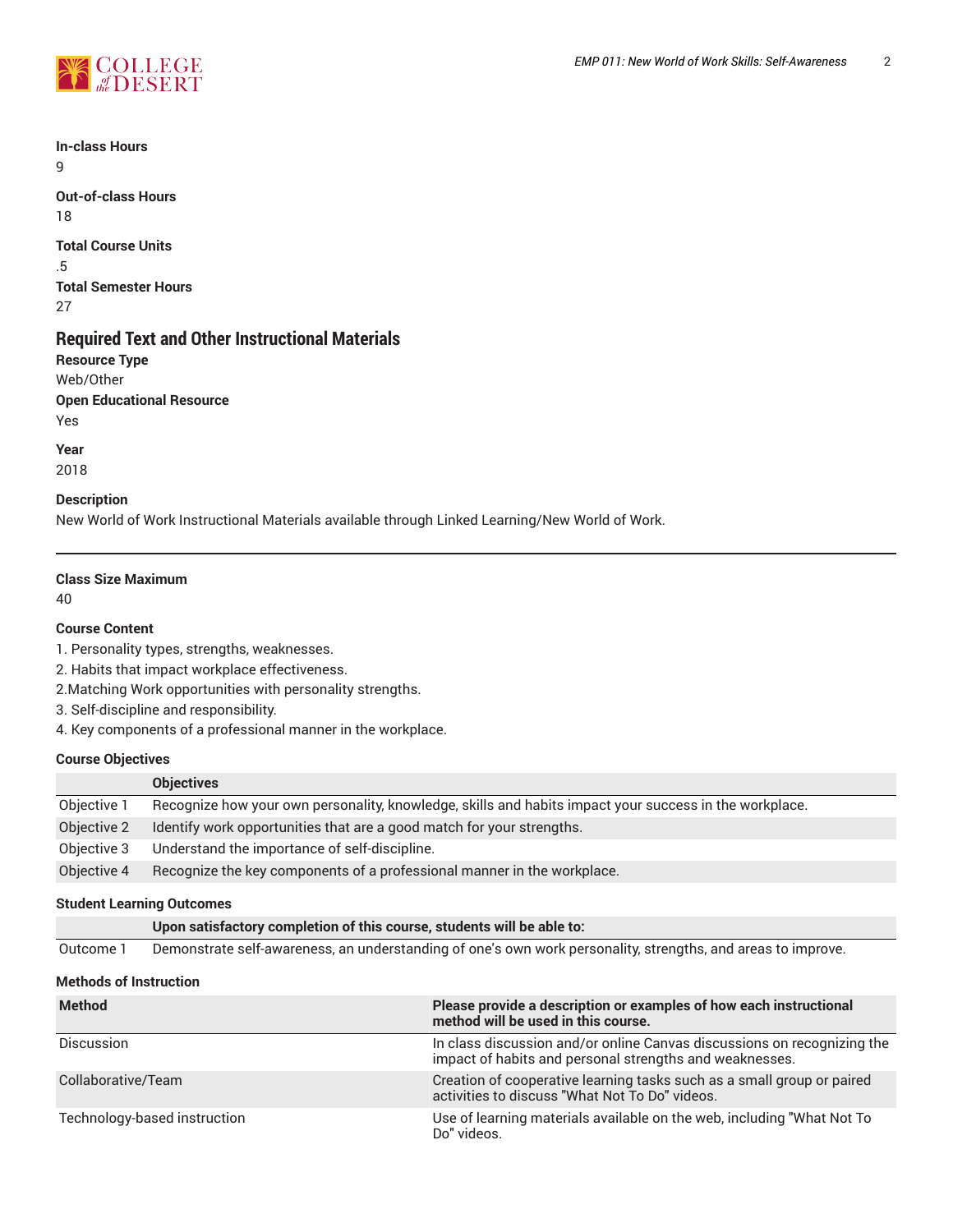

| Lecture                                          | Presentation of topic in content based on results of beginning of class<br>survey.                                                                            |                                                                        |  |  |  |  |
|--------------------------------------------------|---------------------------------------------------------------------------------------------------------------------------------------------------------------|------------------------------------------------------------------------|--|--|--|--|
| Self-exploration                                 |                                                                                                                                                               | Survey at beginning and end of class and analysis of life experiences. |  |  |  |  |
| <b>Methods of Evaluation</b>                     |                                                                                                                                                               |                                                                        |  |  |  |  |
| <b>Method</b>                                    | Please provide a description or examples of how<br>each evaluation method will be used in this course.                                                        | <b>Type of Assignment</b>                                              |  |  |  |  |
| College level or pre-collegiate essays           | Writing assignments completed out-of-class<br>analyzing "What Not to Do" videos presented in-<br>class.                                                       | In and Out of Class                                                    |  |  |  |  |
| Student participation/contribution               | Class discussion and questions on beginning of<br>class survey results and assigned readings.                                                                 | In Class Only                                                          |  |  |  |  |
| Self/peer assessment and portfolio evaluation    | Surveys at beginning and end of class;<br>self analysis of life experiences presented at in-<br>class discussions and in out-of-class written<br>assignments. | In and Out of Class                                                    |  |  |  |  |
| Group activity participation/observation         | Activity based analysis of videos and reading<br>materials as applied to the concepts of the course.                                                          | In Class Only                                                          |  |  |  |  |
| Presentations/student demonstration observations | Presentations on development of academic and<br>workplace goals.                                                                                              | In Class Only                                                          |  |  |  |  |

#### **Assignments**

#### **Other In-class Assignments**

- 1. Beginning of semester survey to determine current level of self-awareness.
- 2. Individual or group projects designed to identify and apply effective self-awareness principles.
- 3. Online research and activities designed to identify effects of stress on job performance and ways to reduce job-related stress.
- 4. Case studies designed to identify what constitutes acceptable behavior and how such behaviors affect the workplace.
- 5. Online individual, small group, or paired presentations designed to identify and apply effective communication tools and techniques.
- 6. End of semester survey to identify self-awareness of strengths and weaknesses.

#### **Other Out-of-class Assignments**

Students are expected to spend a minimum of eighteen hours on outside assignments which include a variety of video resources, self analysis of life experiences, and development of academic and workplace goals.

# **Grade Methods**

Letter Grade Only

# **Distance Education Checklist**

**Include the percentage of online and on-campus instruction you anticipate.**

**Online %** 100

# **Instructional Materials and Resources**

# If you use any other technologies in addition to the college LMS, what other technologies will you use and how are you ensuring **student data security?**

New World of Work materials are maintained by Shasta College and made available to faculty and students through Linked In Learning which requires password access.

# **If used, explain how specific materials and resources outside the LMS will be used to enhance student learning.**

New World of Work materials have been developed at the state level in collaboration with industry and vetted as appropriate to enhance the learning experience.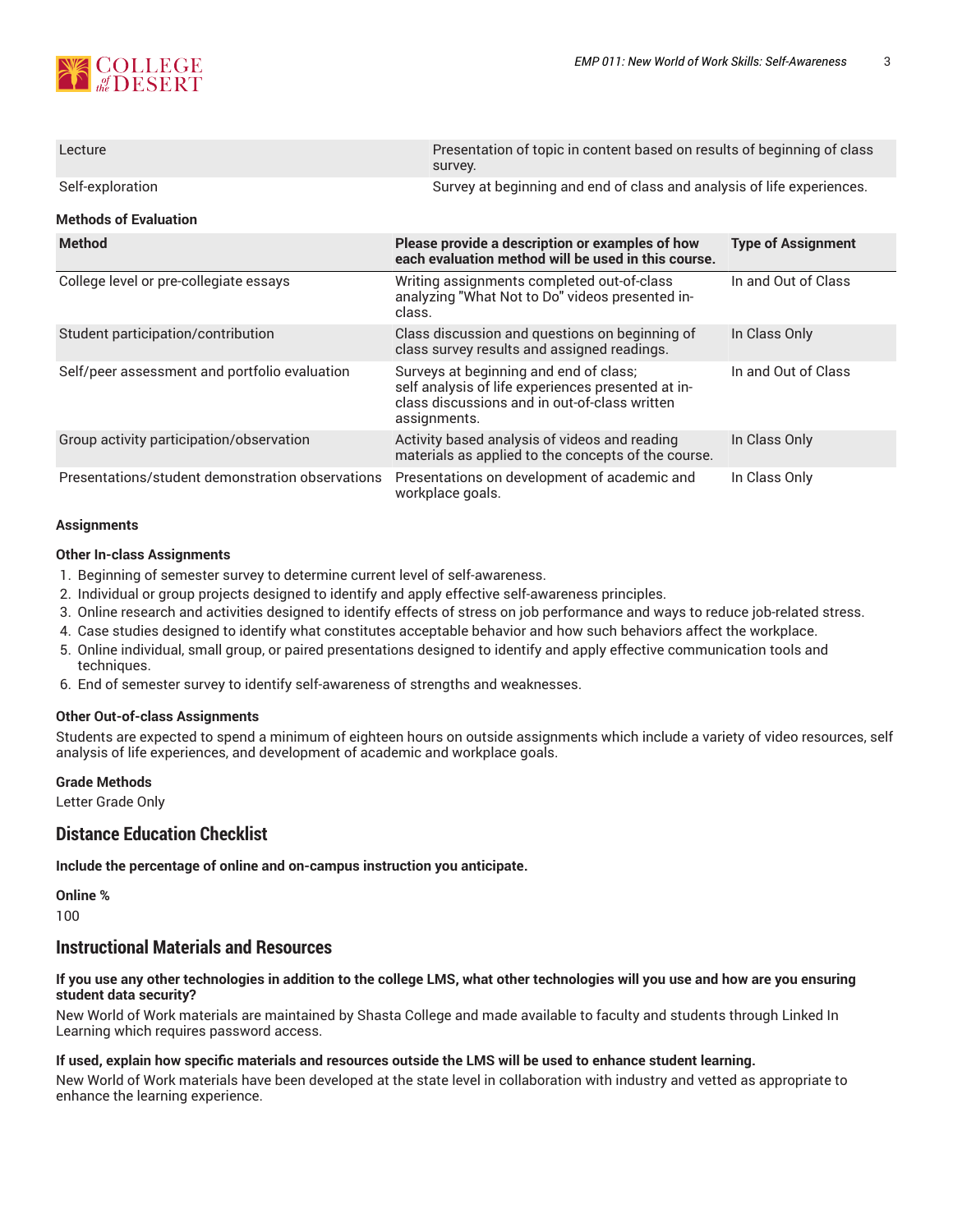

# **Effective Student/Faculty Contact**

# Which of the following methods of regular, timely, and effective student/faculty contact will be used in this course?

#### **Within Course Management System:**

Timely feedback and return of student work as specified in the syllabus Discussion forums with substantive instructor participation Regular virtual office hours Private messages Online quizzes and examinations Video or audio feedback Weekly announcements

#### **External to Course Management System:**

Direct e-mail Posted audio/video (including YouTube, 3cmediasolutions, etc.)

#### **For hybrid courses:**

Scheduled Face-to-Face group or individual meetings

#### Briefly discuss how the selected strategies above will be used to maintain Regular Effective Contact in the course.

This class will be taught either online or as a hybrid via Canvas. Instructors will use asynchronous text and video messages to interact with the students. Also, discussions boards, constant announcements will be used. Zoom virtual office hours with screen sharing and interaction capabilities will be available.

# **If interacting with students outside the LMS, explain how additional interactions with students outside the LMS will enhance student learning.**

Canvas is used for external interaction as well.

# **Other Information**

Provide any other relevant information that will help the Curriculum Committee assess the viability of offering this course in an online **or hybrid modality.**

All materials for the course are web-based so online and/or hybrid modality is appropriate.

# **MIS Course Data**

**CIP Code** 32.0105 - Job-Seeking/Changing Skills.

**TOP Code** 051800 - Customer Service

**SAM Code** C - Clearly Occupational

**Basic Skills Status** Not Basic Skills

**Prior College Level** Not applicable

**Cooperative Work Experience** Not a Coop Course

**Course Classification Status** Credit Course

**Approved Special Class** Not special class

**Noncredit Category** Not Applicable, Credit Course